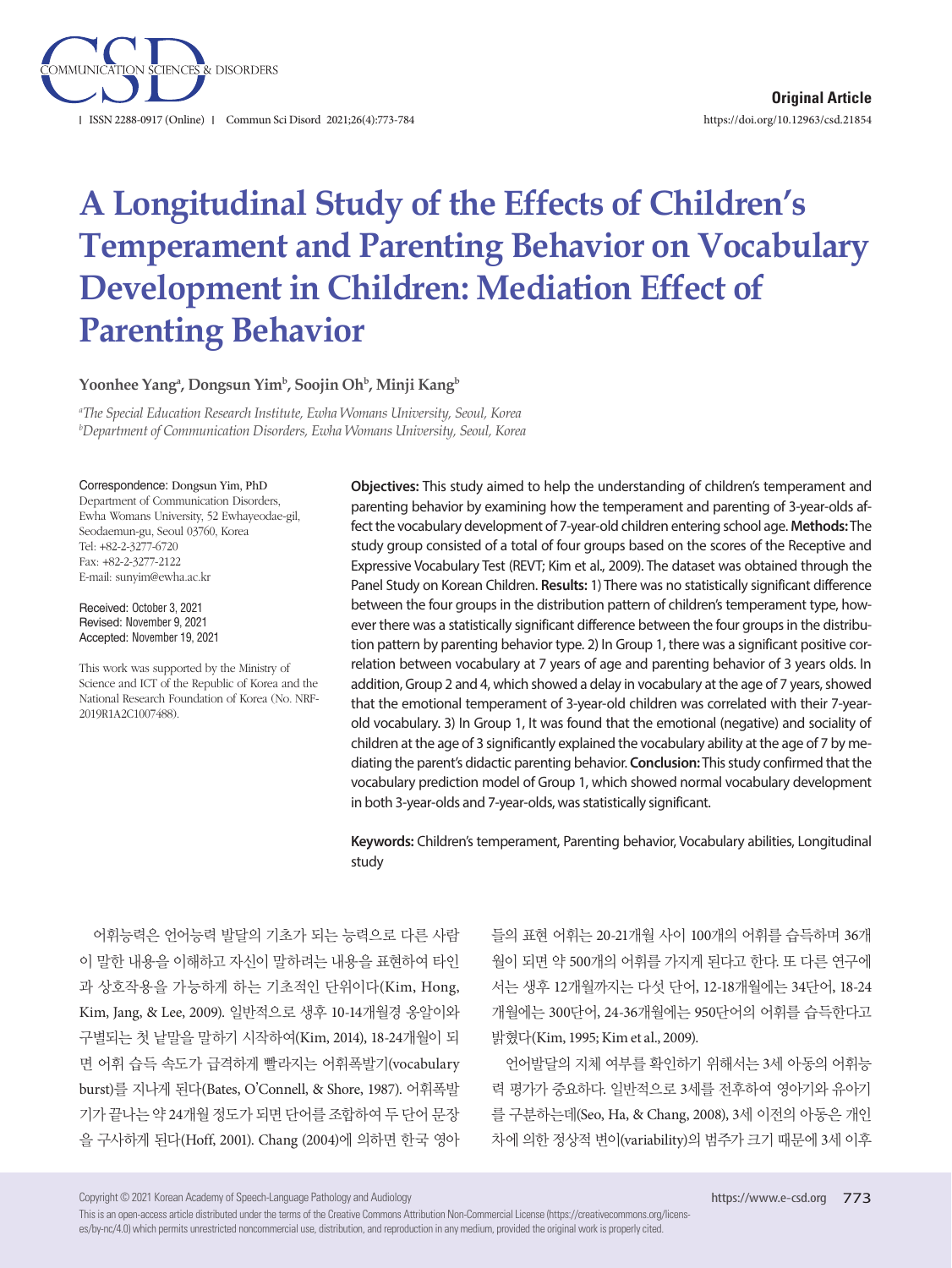

자연적으로 또래 수준 도달 가능성이 높으며, 통사, 형태, 음운, 의 미, 화용의 언어 하위영역들 중 3세 아동에게 직접적인 검사를 실 시하여 뚜렷한 지체나 결함을 가장 쉽고 정확하게 평가할 수 있는 영역은 의미론 즉, 어휘이므로 3세 아동을 대상으로 어휘능력을 확 인하는 것의 중요성을 밝혔다(Hong, Kim, & Kim, 2014). 또 다른 연구들에서는 영유아기 및 학령전기의 어휘능력이 읽기능력을 비 롯하여 구문발달과 지능의 예측 요인이 되며(Dionne, Tremblay, Boivin, Laplante, & Pérusse, 2003; Moyle, Weismer, Evans, & Lindstrom, 2007; Song et al., 2015), 어휘력의 향상이 언어능력 향 상에도 기여한다는 것을 밝혔다(Chiappe, Chiappe, & Gottard, 2004; Diakidoy, Styllianou, Karefillidou, & Papageorgiou, 2005; Lee & Kim, 2010; Wise, Sevcik, Morris, Lovett, & Wolf, 2007). 즉, 어휘력은 말하기, 듣기, 쓰기, 읽기 등 전반적인 언어 및 의사소통능 력에기초가되며중요한역할을한다는것을확인할수있다.

'기질'은 유전적 형질에 의해 결정되는 개인의 선천적인 특성으 로 영유아의 선천적 기질과 언어발달의 관계에 대한 많은 연구들 이 진행되었다(Bloom, 1964; Chang & Lee, 2006; Kim, 2010; Kim, Gwag, Seong, Sim, & Jang, 2003). Cho와 Hong (2010)은 15-33개월 영아 97명을 대상으로 기질과 수용언어 및 표현언어의 발달 관계를 살펴보았는데 기질 중 활동성이 높은 영아의 경우 수용언어 및 표 현언어 발달 모두에서 부적상관관계가 나타났음을 확인하여 기질 과 언어 습득의 관련성을 확인하였다. 다른 연구들에서도 영아의 정서 상태가 어휘 학습에 영향을 미치며(Bloom, Beckwith, & Capatides, 1988), 기질 중 적응성, 지속성이 표현 어휘 발달을 예측한 다는것을밝혔다(Dixon & Shore, 1997; Dixon & Smith, 2000).

아동이 태어나서 처음으로 사회적 관계를 맺게 되는 부모는 영 유아의 발달에 있어 핵심적인 환경적 요인 중 하나이다. 특히 주 양 육자인 어머니의 양육행동은 영아의 성장과 발달에 가장 중요한 영향을 미치는 요인으로(Baumrind, 1996; Belsky, 1984) 아동의 문 제행동 및 친사회적 행동에 영향을 미칠 뿐 아니라, 자녀의 특성, 태 도 가치체계 등의 형성에 영향을 미친다(Kim et al., 2006; Lee & Kim, 2008). 어머니의 양육행동은 영아 어휘력 발달 및 습득에도 영향을 미친다는 다수의 연구결과가 보고되었는데(Baldwin, 2000; Fox, Levitt, & Nelson, 2010; Kim & Shin, 2013), 어머니의 긍 정적인 양육태도는 아동의 긍정적인 언어발달을 예측하며(Baumwell, Tamis-LeMonda, & Bornstein, 1997; Bornstein, 1985; Saxon, Colombo, Robinson, & Frick, 2000), 어머니의 부정적 양육태도는 언어발달 지연에 영향을 미칠 수 있음이 밝혀졌다(Kim & Kim, 2015). Carson, Carson, Klee와 Jackman-Brown (2007)은 25-31개 월 사이의 말-언어 지연 아동 17명과 정상 발달 아동 30명의 기질과

행동, 그리고 부모의 행동 간의 관계를 살펴보았는데, 말-언어 지연 아동의 부모는 정상 발달 아동 부모에 비해 덜 양육적이고 훈육을 할 때 처벌을 하는 경향이 더 많았으며, 말-언어 지연 아동은 부모 와 분리되어 있고 반응이 적었다는 것이 특징이었다. 특히 부모와 안정적인 유대감 속에서 아동의 자율성이 발달된 아동은 더 건강 한 자율성을 가지고 자라나게 하지만, 할 수 없는 것을 해내도록 강 요받은 아동은 자신감과 자아개념을 형성하는데 제한을 받아 말-언어발달이저해되는것이더강화될수있다는것이다.

영유아의 언어발달에서 어휘능력의 중요성을 인식하며 개인적 특성인 기질과 주요 환경적 요인인 어머니의 양육행동 간의 관계에 대해 활발한 연구가 진행되었지만, 대다수의 연구는 3세 미만의 영 아를 대상으로 진행되었으며(Cho & Hong, 2010; Jun, Choi, & Choi, 2013; Kim, Park, Chang, Lee, & Choi, 2007; Kim & Shin, 2013), 3세 이상의 유아의 기질과 어머니의 양육행동 간의 관련성 에 대한 연구는 상대적으로 미흡한 상황이다. 이미 국외에서는 아 동의 어휘력과 학령기 아동의 읽기능력 간의 관계(Muter, Hulme, Snowling, & Stevenson, 2004; Song et al., 2015)와 영아기와 학령전 기 아동의 어휘와 문법발달의 관계 및 영향(Moyle et al., 2007)에 대해 종단연구를 진행함으로써 생애 초기 어휘가 학령기 언어발달 에 미치는 영향을 확인해왔으나 이는 언어영역 내 변수(어휘, 읽기, 문법 등)를 통한 종단연구의 특성을 지닌다. 국내에서의 연구도 말 늦은 아동의 말소리 발달(Kim, Lee, & Hong, 2017), 말 늦은 아동 의 사회 정서 발달(Lee, Kim, & Hong, 2018), 학교 수행력(Hong, Lee, & Kim, 2018) 등과 관련된 종단연구가 진행되었으나, 3세 시기 의 아동의 기질 및 부모 양육행동, 그리고 아동이 학교에 입학하는 시기인 7세 어휘력에 미치는 영향에 관한 연구는 미흡한 상황이다.

그러므로 본 연구는 3세 아동의 기질과 부모 양육행동이 만 7세 아동의 어휘발달에 어떠한 영향을 미치는지 확인해 봄으로써 학령 기에 진입하는 7세 시기의 어휘력에 기여하는 3세 초기 아동기 아 동의 기질과 부모 양육행동에 대한 이해를 돕고자 한다. 종단연구 란, 동일한 대상자에 대해 시간적 차이를 두고 조사하는 방법으로, 본 연구에서와 같이 동일 아동의 3세 시기의 변인(아동의 기질, 부 모의 양육행동)이 4년 후인 7세 시기의 어휘력에 유의한 영향력을 미치는지 살펴보는 것도 이에 해당한다고 볼 수 있다. 따라서 본 연 구에서는 3세와 7세 시기의 수용, 표현 어휘력 검사를 기준으로 정상 발달(Typically developing, TD) 아동과 어휘 지연(Vocabulary delay, VD) 아동으로 세분화하여 4 집단(Group 1=3세 때 TD → 7세 때 TD; Group 2=3세 때 TD → 7세 때 VD; Group 3=3세 때 VD → 7세 때 TD; Group 4=3세 때 VD → 7세 때 VD)으로 나누어 살펴보 았으며 7세 시기의 어휘력을 추적하였다. 연구 문제는 다음과 같다.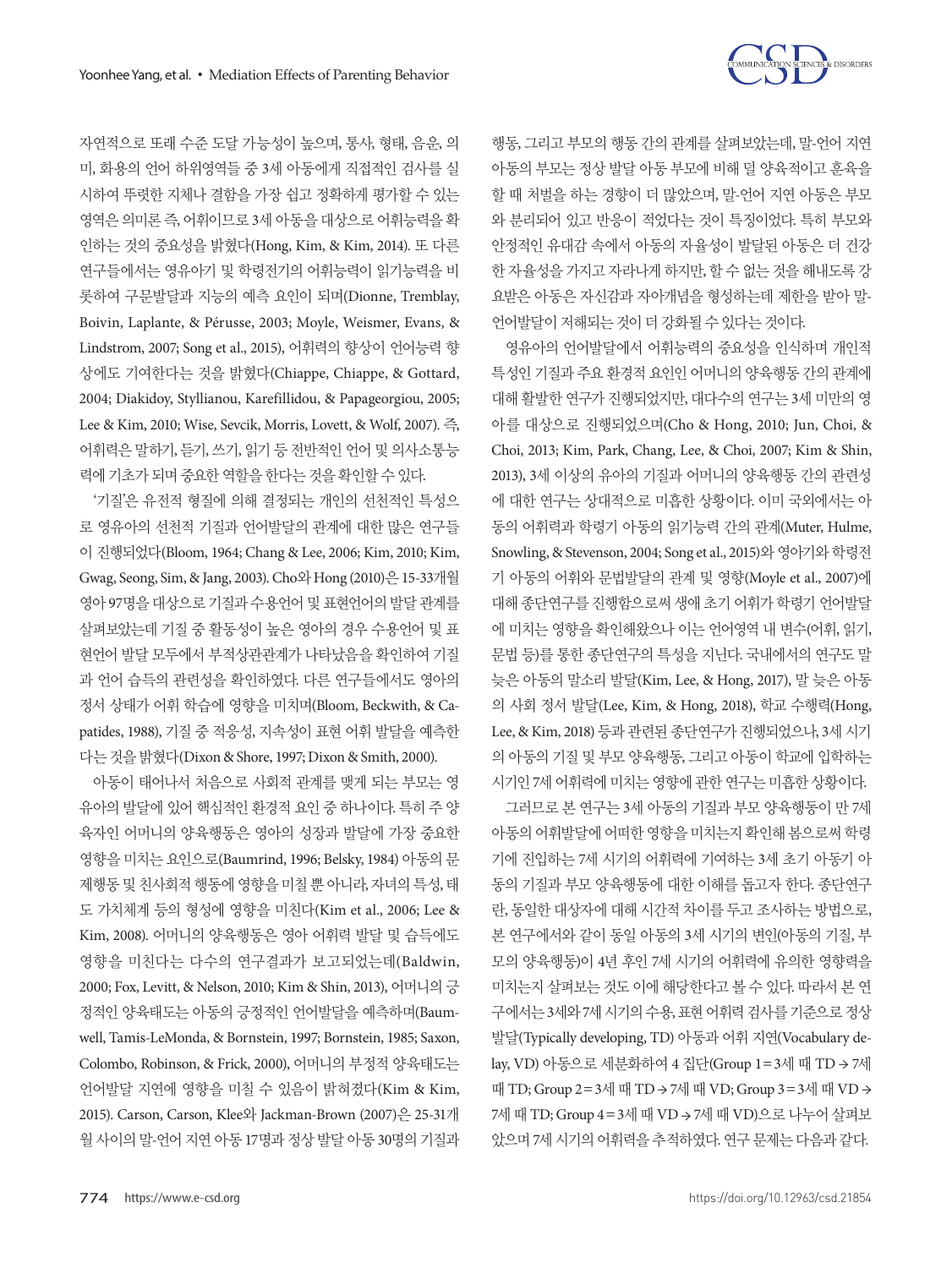

- 1) 네 집단 간 아동의 기질, 부모 양육행동 유형별 분포 양상에 유 의미한차이가있는가?
- 2) 각 집단 아동들이 7세가 되었을 때의 어휘능력과 유의한 상관 관계가 있는 3세 시기의 아동의 기질, 부모 양육행동의 유형은 무엇인가?
- 3) 각 집단 아동의 3세 시기의 기질은 3세 시기의 부모 양육행동 을매개로하여 7세의어휘능력을설명하는가?

# 연구방법

### 연구대상

본 연구는 한국아동패널(Panel Study on Korean Children)의 데 이터를 활용하였다. 본 데이터는 2008년에 출생한 신생아를 대상 으로 이 아동이 성인기에 진입하는 시점인 2027년까지 조사가 예정 된 국가 수준의 종·횡단 자료이다. 본 연구에서는 종단연구를 위해 영유아기에 해당하는 3세(2011년)의 자료와 초등학령기에 진입하 는 첫 해인 7세(2015년)의 자료를 사용하였다. 즉, 한국아동패널 원 시자료 중 3세(2011년) 아동의 표현어휘, 수용어휘, 기질, 그리고 부 모의 양육행동 자료와 해당 아동이 7세(2015년)가 되었을 때의 표 현어휘, 수용어휘 자료를 사용하였다.

연구대상 집단은 수용·표현 어휘력 검사(Receptive and Expressive Vocabulary Test, REVT; Kim, Hong, Kim, Jang, & Lee, 2009) 점수에 의해 총 네 집단으로 구성되었다. 영유아기인 3세 시기에 정 상 어휘발달을 하였으며, 초기학령기에 진입하는 7세 시기에도 정 상 어휘발달을 한 아동(Group 1) 654명, 3세 시기에는 정상 어휘발 달을 하였으나, 7세 시기에 어휘발달이 지연되는 것으로 나타난 아 동(Group 2) 66명, 3세 시기에 어휘발달이 지연되는 것으로 나타났 으나, 7세 시기에 정상 어휘발달 하는 것으로 나타난 아동(Group 3) 58명, 3세 시기와 7세 시기 모두 어휘발달이 지연되는 것으로 나타 난아동(Group 4) 125명, 총 903명을대상으로하였다.

**Table 1.** Participant's characteristics

어휘의 정상발달 기준은 1)표현, 수용 어휘 모두 정상성 규준에 의해 정상 발달하는 경우, 2) 표현, 수용 어휘 모두 백분위 점수가 30%ile 이상에 속하는 경우이며, 어휘발달지연의 기준은 1) 표현, 수용 어휘 모두 정상성 규준에 의해 발달지체에 속하는 아동이거 나, 표현 또는 수용 어휘 중 하나가 발달지체에 속하면서 나머지 하 나가 약간지체에 속하는 경우, 2) 표현, 수용 어휘 모두 10%ile 미만 이거나, 표현 또는 수용 어휘 중 하나가 10%ile 미만이면서 나머지 하나가 10-20%ile인경우이다.

네 집단 간 3세와 7세 시기 각각의 표현 어휘 및 수용 어휘 차이가 유의한지 살펴보기 위하여 일원분산분석(One-way ANOVA)를 실 시하였다. 3세 시기의 표현어휘는 Group 1의 평균 점수가 39.48 (SD=9.91)으로 가장 높았고, 그 다음으로 Group 2가 30.59 (SD= 7.31), Group 3의 평균 점수인 12.85 (SD=7.22)와 Group 4의 평균 점수 11.76 (SD=6.49)는 통계적으로 유의한 차이가 없었다. 3세 시 기의 수용 어휘는 Group 1의 평균 점수가 41.03 (SD=12.75)으로 가장 높았고, 그 다음으로 Group 2가 36.20 (SD=14.15), Group 3 의 평균 점수인 12.60 (SD =5.33)과 Group 4의 평균 점수 11.71 (SD=5.72)는 통계적으로 유의한 차이가 없었다. 즉, 3세 시기의 표 현 및 수용 어휘 점수는 Group 3과 Group 4가 다른 집단에 비해 유 의하게 낮았다.

7세 시기의 표현 어휘는 Group 1의 평균 점수가 95.27 (SD = 11.78) 으로 가장 높았고, 그 다음으로 Group 3이 87.64 (SD=6.79), Group 2의 평균 점수인 70.72 (SD=7.30)와 Group 4의 평균 점수인 72.55 (SD=8.64)는 통계적으로 유의한 차이가 없었다. 7세 시기의 수용 어휘는 Group 1의 평균 점수가 94.81 (SD=11.39)로 가장 높았고, 그 다음으로 Group 3이 87.84 (SD=6.79), Group 2의 평균 점수인 68.65 (SD=6.34)와 Group 4의 평균 점수인 71.03 (SD=10.30)는 통계적으로 유의한 차이가 없었다. 즉, 7세 시기의 표현 및 수용 어 휘 점수는 Group 2와 Group 4가 다른 집단에 비해 유의하게 낮았 다. 이에대한결과를 Table 1에제시하였다.

|                                            | Group                                 |                                 |                                  |                                   |              |                 |
|--------------------------------------------|---------------------------------------|---------------------------------|----------------------------------|-----------------------------------|--------------|-----------------|
| Vocabulary                                 | Group $1$ (TD- $>$ TD)<br>$(N = 654)$ | Group $2(TD->VD)$<br>$(N = 66)$ | Group $3 (VD->TD)$<br>$(N = 58)$ | Group $4 (VD->VD)$<br>$(N = 125)$ |              | Post-hoc        |
| <sup>a</sup> Expressive vocabulary (age 3) | 39.48 (9.91)                          | 30.59(7.31)                     | 12.85 (7.22)                     | 11.76 (6.49)                      | 390.438***   | $1 > 2 > 3 = 4$ |
| <sup>a</sup> Receptive vocabulary (age 3)  | 41.03 (12.75)                         | 36.20 (14.15)                   | 12.60 (5.33)                     | 11.71(5.72)                       | 268.074***   | $1 > 2 > 3 = 4$ |
| <sup>a</sup> Expressive vocabulary (age 7) | 95.27 (11.78)                         | 70.72 (7.30)                    | 87.64 (6.79)                     | 72.55 (8.64)                      | $201.906***$ | $1 > 3 > 2 = 4$ |
| <sup>a</sup> Receptive vocabulary (age 7)  | 94.81 (11.39)                         | 68.65 (6.34)                    | 87.84 (7.96)                     | 71.03 (10.30)                     | $227.509***$ | $1 > 3 > 2 = 4$ |

Values are presented as mean (SDs).

TD= Typically developing children; VD= Children with vocabulary delay.

a Receptive and expressive vocabulary test (REVT; Kim et al., 2009).

\*\*\**p* < .001.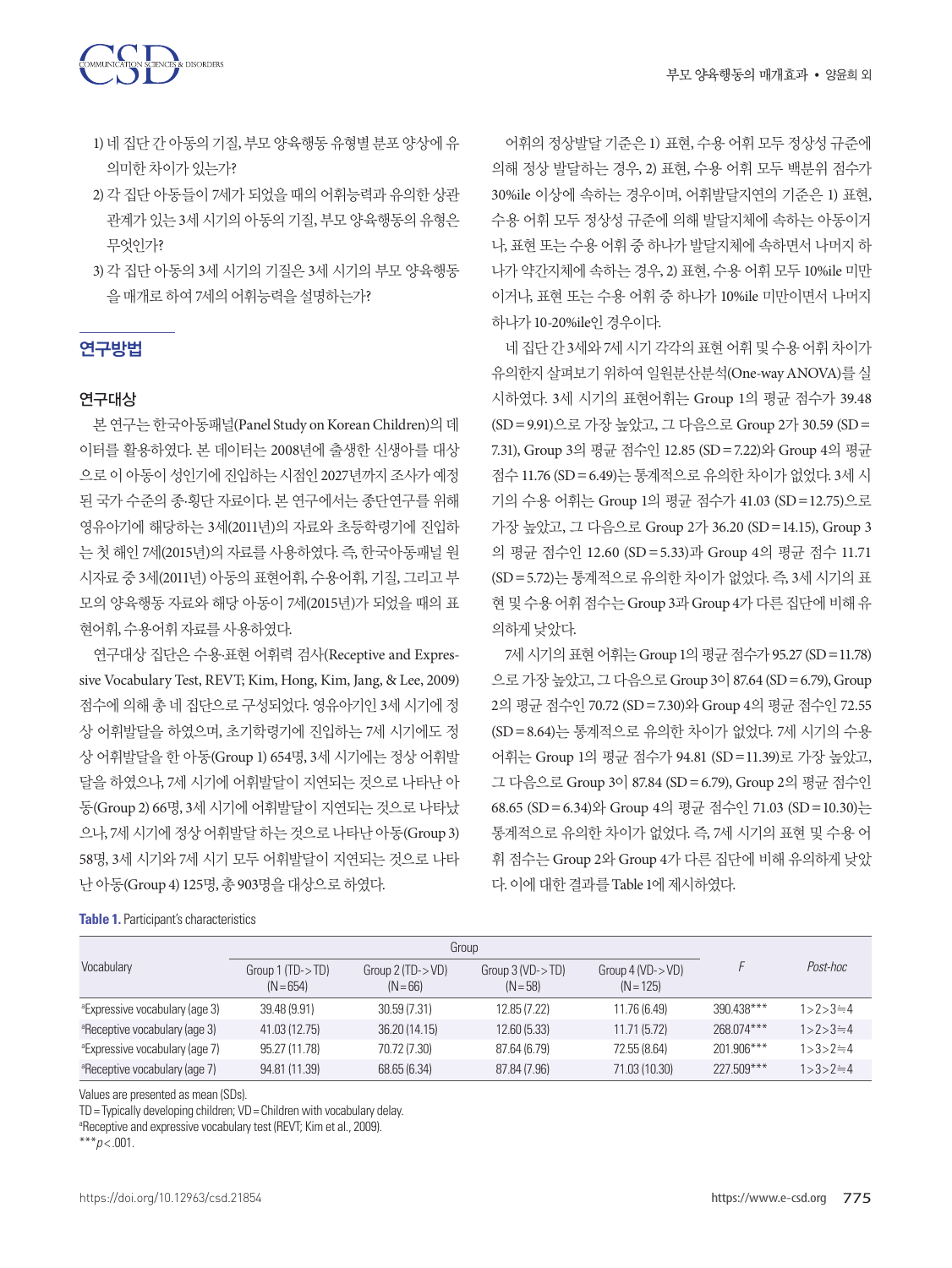### 연구변인

### 아동의 기질

3세 시기의 아동의 기질을 측정한 도구는 The EAS (The Emotionality, Activity and Sociability-Temperament Survey for Children-Parental Ratings; Mathiesen & Tambs, 1999)로 총 20문항의 5점 Likert 척도이다. 즉, 각 문항에 대해 '전혀 그렇지 않다(1점)', '별 로 그렇지 않다(2점)', '보통이다(3점)', '대체로 그렇다(4점)', '매우 그렇다(5점)'의 범위에서 응답된다. 아동의 기질은 총 세 가지 하위 영역으로 구성되며, 점수가 높을수록 각각의 하위 영역 정도가 높 음을의미한다.

첫 번째 기질은 '정서성'으로 5문항으로 구성되어 있다. 아동이 부정적인 정서를 많이 나타내는 경우와 관련된다. 구체적인 문항으 로는 '우리 아이는 잘 운다.', '우리 아이는 다소 감정적인 편이다.', '우리 아이는 종종 보채면서 우는 편이다.', '우리 아이는 쉽게 기분 이 나빠진다.', '우리 아니는 화가 났을 때 격하게 반응한다.'가 있다.

두 번째 기질은 '활동성'으로 5문항으로 구성되어 있다. 아동이 움직이기를좋아하고활동적인특성을지니는경우와관련된다. 구 체적인 문항으로는 '우리 아이는 항상 끊임없이 움직인다.', '우리 아 이는 활동할 때 대게 천천히 움직이는 편이다(역채점 문항).', '우리 아이는 아침에 일어나자마자 열심히 움직인다.', '우리 아이는 매우 활동적이다.', '우리 아이는 활동적인 놀이보다는 조용하고 정적인 놀이를 더 좋아하다(역채점 문항).'가 있다.

세 번째 기질은 '사회성'으로 10문항으로 구성되어 있다. 아동이 타인과 잘 어울리며 덜 수줍어하는 특성을 지니는 경우와 관련된 다. 구체적인 문항으로는 '우리 아이는 수줍음을 타는 편이다(역채 점문항).', '우리아이는사람들과함께있기를좋아한다.', '우리아이 는 혼자 놀기보다 다른 아이들과 놀기를 좋아한다.', '우리 아이는 친 구(혹은 사람)를 쉽게 사귄다.', '우리 아이는 무엇보다 사람들을 좋 아한다.', '우리 아이는 사교적이다.', '우리 아이는 낯선 사람과 친해 지는데 시간이 오래 걸린다(역채점 문항).', '우리 아이는 어느 정도 외톨이인 편이다(역채점 문항).', '우리 아이는 혼자 있을 때면 외로 워한다(역채점문항).', '우리아이는낯선이와잘친해진다.'가있다.

아동의 기질과 관련된 각 유형별 문항의 Cronbach's α값은 '정서 성' .723, '활동성' .779, '사회성' .830으로나타났다.

### 부모의 양육행동

3세 시기의 부모의 양육행동을 측정한 도구는 PSQ (The Parental Style Questionnaire; Bornstein, 1996)로 총 17문항의 5점 Likert 척도이다. 즉, 각 문항에 대해 '전혀 그렇지 않다(1점)', '별로 그렇지 않다(2점)', '보통이다(3점)', '대체로그렇다(4점)', '매우그렇다(5점)'

의 범위에서 응답된다. 부모의 양육행동의 유형은 총 두 가지로, 사 회적 양육행동제적 양육행동으로 구성되어 있다. 점수가 높을 수록해당유형의양육행동을보이는정도가높음을의미한다.

첫 번째 양육행동 유형은 '사회적 양육행동'으로 어머니의 온정 성과 반응성을 포함하는 개념으로 9문항으로 구성되어 있다. 구체 적인 문항으로는 '나는 우리 아이와 함께 놀면서 시간을 보낸다.', '나는 우리 아이가 힘들어하거나 불편해하면 즉시 적절하게 반응 한다.', '나는 우리 아이에게 필요한 일들을 잘 만족시켜준다', '나는 우리 아이에게 긍정적이고 애정적이며 따뜻한 관심을 보인다.', '나 는 우리 아이에게 기대하고 있는 행동에 대해 어느 정도 융통성을 가지고 있다.', '나는 우리 아이가 무엇을 원하는지 또는 어떻게 느 끼고 있는지 알고 있다.', '나는 내 아이가 놀이 집단이나 모임 등을 통하여 같은 또래 친구들과 다양한 사회적 경험을 할 수 있도록 마 련해 준다.', '나는 내 아이에게 말을 하거나 대화를 주고받으며 시 간을 보낸다.', '나는 내 아이가 관심이나 주의를 끌기 위한 행동을 할 때, 즉시 긍정적으로 반응해준다.'가 있다.

두 번째 양육행동 유형은 '통제적 양육행동'으로 어머니가 자녀 에게 학습하고 모방하고 관찰할 수 있는 기회를 제공하고, 사건과 사물의 특성에 대해 자극을 주는 특성, 자녀에게 권위와 규칙, 관 습을 가르치는 행동을 포함한다. 8문항으로 구성되어 있다. 구체적 인 문항으로는 '나는 내 아이가 혼자 탐구하고 배울 수 있는 시간 을 마련해준다.', '나는 내 아이에게 규칙 지키기와 예의를 강조해서 가르친다.', '나는 내 아이에게 필요한 환경을 계획해서 마련해준 다.', '나는 내 아이에게 권위를 존중하도록 엄격한 규칙을 가지고 가르친다.', '나는 내 아이에게 수영, 체육 교실과 같은 정기적으로 계획된 활동들을 마련해준다.', '나는 내 아이에게 물건, 사건, 활동 들의 이름, 내용, 특징을 설명해주고, 책을 읽어주는 등 언어학습의 기회를 마련해준다.', '나는 내 아이가 놀이와 탐색을 하도록 여러 가지장난감들과물건들을마련해준다.'등을포함한다.

부모의 양육행동과 관련된 각 유형별 문항의 Cronbach's α값은 '사회적 양육행동'이 .879, '통제적 양육행동'이 .760으로 나타났다.

### 아동의 어휘능력

아동의 어휘능력은 수용·표현 어휘력 검사(REVT; Kim et al., 2009)로 측정되었으며, 본 검사도구의 검사 대상 연령대는 만 2세 6 개월부터 만 16세 이상의 성인까지 가능하다. 검사는 수용 어휘 검 사와 표현 어휘 검사로 구성되어 있으며, 각 어휘는 명사, 동사, 형용 사 및 부사를 포함한다. 검사는 생활연령에 따라 시작문항을 달리 하며, 표현 어휘 검사를 먼저 실시하고, 수용 어휘 검사를 나중에 실시한다.

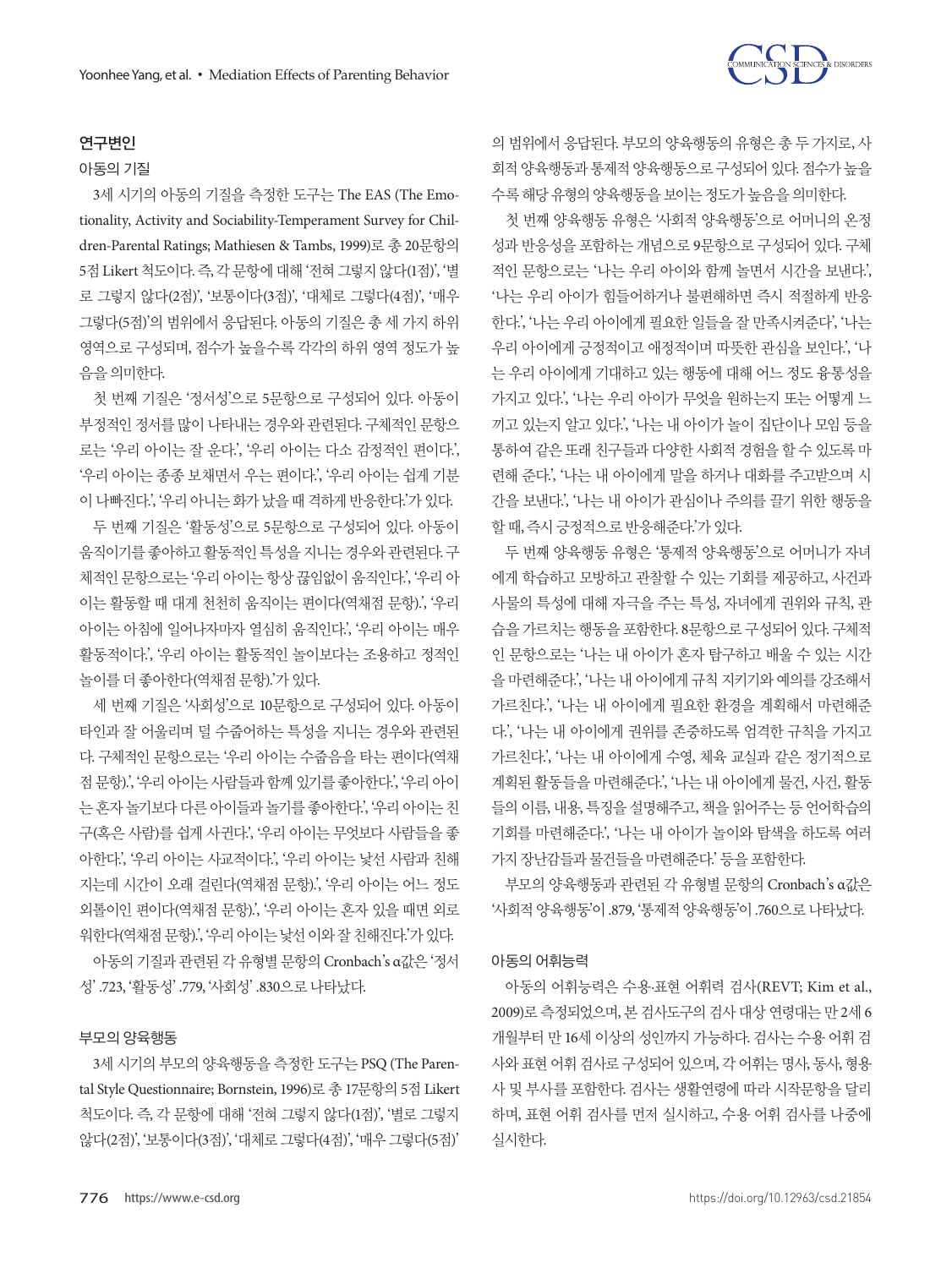

기초선은 연속 8개의 문항을 맞출 경우 확립되는데 기초선이 확 립되면 기초선보다 낮은 문항들은 모두 맞은 것으로 간주하고 계 속 높은 번호의 어려운 문항을 검사해 나가다가 아동이 연속된 8개 문항 중 6개를 틀릴 경우 최고한계선이 확정되어 그 보다 높은 문항 들은 틀린 것으로 간주하여 검사를 중지한다. 원점수는 최고한계 선 문항번호에서 기초선 확립 이후 틀린 문항 수를 뺀 값이다. 이를 통해백분위점수와등가연령이산출된다.

본 연구에서는 영유아기인 3세(3;0-3:11)와 초등학령기로 진입하 는첫해인 7세(7;0-7;11)의표현어휘와수용어휘점수를활용하였다.

### 자료분석 및 결과처리

네 집단 간 아동의 기질, 부모 양육행동 유형별 분포 양상에 유의 미한 차이가 있는지 알아보기 위하여 카이스퀘어(chi-square) 검정 을 실시하였으며, 각 집단 아동들이 7세가 되었을 때의 어휘능력과 유의한 상관관계가 있는 3세 시기의 아동의 기질, 부모 양육행동의 유형이 무엇인지 확인하기 위해 피어슨의 적률상관계수(Pearson's Correlation Coefficient), 그리고 각 집단 아동의 3세 시기의 기질은 3세 시기의 부모 양육행동을 매개로 하여 7세 시기의 어휘능력을 설명하는지 살펴보기 위해 구조방정식(Structural equation)을 실 시하였다. 본 연구의 통계분석을 위해 SPSS ver.25, AMOS ver.22 (SPSS Inc, Chicago, IL, USA)를사용하였다.

### 연구결과

### 각 집단 아동의 유형별 기질 분포 양상의 차이

네 집단 아동의 기질 유형별 분포 양상에 유의미한 차이가 있는 지 알아보기 위해 카이스퀘어 검정을 실시한 결과, 각 집단 간 아동 의 기질 유형별 분포 양상에는 통계적으로 유의한 차이가 없는 것



**Figure 1.** Child temperament aspects in each group.

TD= Typically developing children; VD= Children with vocabulary delay.

으로 나타났다(*χ*²=2.461, *p*=.873). 이에 대한 결과를 Figure 1에 제시하였다.

### 각 집단 아동 부모의 유형별 양육행동 분포 양상의 차이

네 집단 아동 부모의 양육행동 유형별 분포 양상에 유의미한 차 이가 있는지 알아보기 위해 카이스퀘어 검정을 실시한 결과, 각 집 단 간 부모 양육행동 유형별 분포 양상에 통계적으로 유의한 차이 가 있었다(*χ*²=8.363, *p*=.039). 이에 사후분석(*post-hoc*)을 실시한 결과, Group 3은 Group 1, Group 2, Group 4에 비해 유의한 차이가 있었다(*p*<.05). 즉, Group 3의 사회적 양육행동은 다른 그룹에 비 해 유의하게 높게 나타났다. 부모의 사회적 양육행동이 가장 높게 나타나는 집단은 Group 3 (85.50%)이며, 그 다음으로 Group 2 (78.50%), Group 1 (70.80%)이고가장낮은집단은 Group 4 (66.70%) 였다. 반면, 부모의 통제적 양육행동은 Group 4 (33.30%)에서 가장 높게 나타났으며, 그 다음으로 Group 1 (29.20%), Group 2 (21.50%) 이고 가장 낮은 집단은 Group 3 (14.50%)이었다. 이에 대한 결과를 Figure 2에제시하였다.

# 각 집단의 7세 시기 어휘능력과 유의한 상관이 있는 3세 시기의 아동의 기질, 부모의 양육행동 요인

네 집단 각각에서 7세 시기 어휘능력(표현 어휘, 수용 어휘)과 3 세 시기의 아동의 기질(정서성, 활동성, 사회성), 3세 시기의 부모의 양육행동(사회적, 통제적) 간 유의한 상관이 있는지 확인하였다. 그 결과, Group 1에서는 7세의 표현 어휘와 3세의 부모 양육행동(통제 적) 간 유의한 정적상관이 있었으며(*r*=.082, *p*=.043), 7세의 수용 어휘와 3세의 부모 양육행동(통제적) 또한 유의한 정적상관이 있었 다(*r*=.151, *p*=.000). Group 2에서는 7세의 표현 어휘와 3세의 아동 기질(정서성) 간 부적상관이 있었으며(*r*=-.333, *p*=.013), 7세의 수



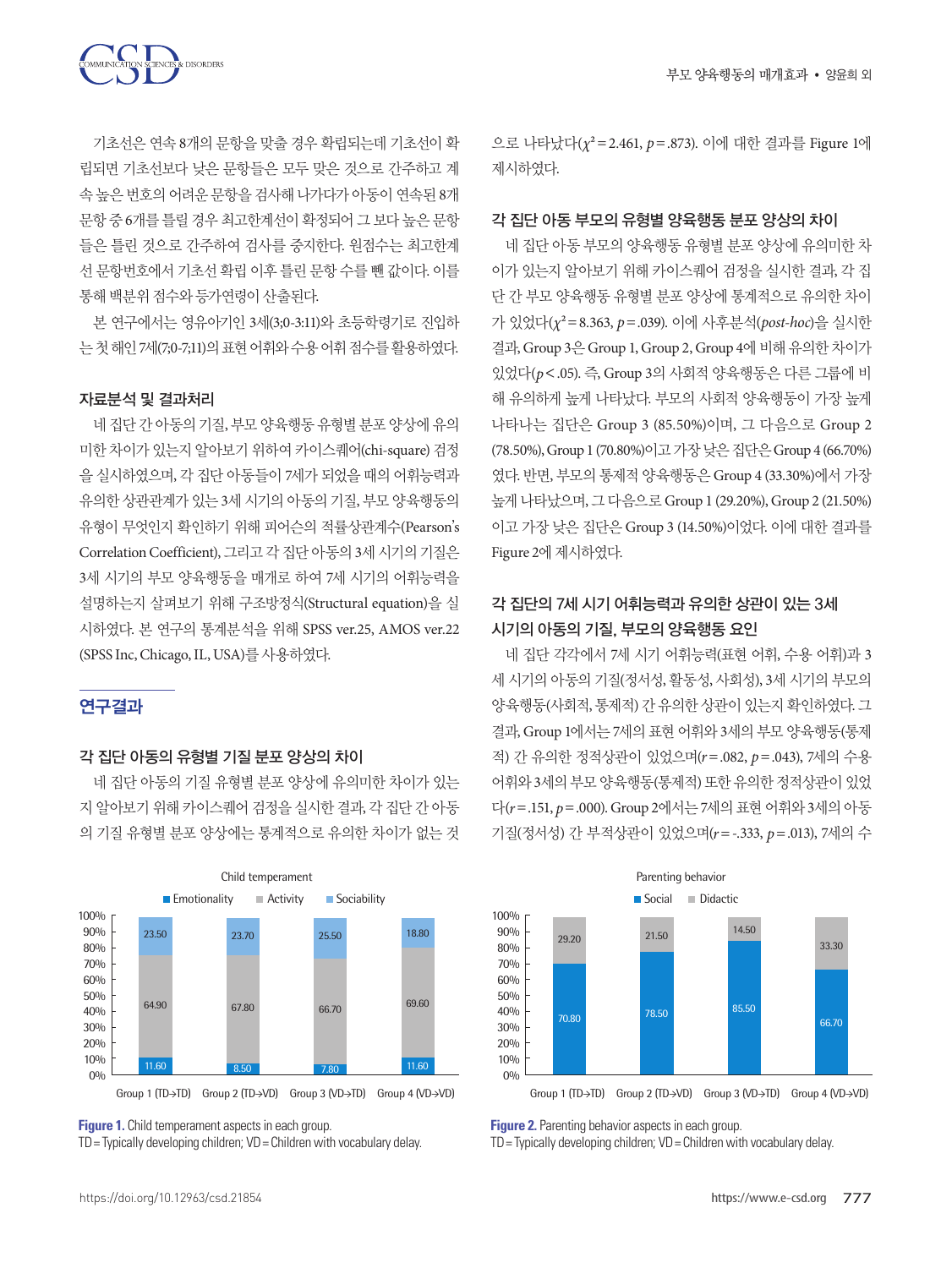

용 어휘와 3세의 아동 기질(정서성) 또한 유의한 부적상관이 있었 다(*r*=-.274, *p*=.027). Group 3에서는 7세 시기의 어휘능력과 유의 한 상관이 있는 3세 시기의 아동의 기질, 부모의 양육행동 요인은 없었다(*p*>.05). Group 4에서는 7세의 수용어휘와 3세의 아동 기질 (정서성) 간 부적상관이 유의하였다(*r*=-.264, *p*=.003). 이에 대한 결과를 Table 2에 제시하였다.

### 7세 어휘능력 예측모델

각 집단 아동의 3세 시기의 기질이 부모의 양육행동을 통해 7세 시기의 어휘능력을 설명하는지 알아보기 위하여 구조방정식을 실 시하였다. 그 결과, Group 1 (TD → TD) 집단에서 3세 시기의 아동 의 기질이 부모의 양육행동을 매개로 하여 7세 시기의 어휘능력을 유의하게 설명하였으며(*χ*²=5,831.9661, *p*=.000), RMSEA에 의한 적합도는 .035로 높은 적합도를 보였다. 즉, 3세 시기의 아동의 정서

### **Table 2.** Correlation table by subgroups

|                               | Children Temperament (Age 3) |          |             | Parenting behavior (Age 3) |           |
|-------------------------------|------------------------------|----------|-------------|----------------------------|-----------|
|                               | Emotionality                 | Activity | Sociability | Social                     | Didactic  |
| Group 1 (TD->TD)              |                              |          |             |                            |           |
| Expressive vocabulary (Age 7) | $-.049$                      | $-0.016$ | .018        | .021                       | $.082*$   |
| Receptive vocabulary (Age 7)  | $-.047$                      | .028     | .048        | .046                       | $.151***$ |
| Group $2(TD->VD))$            |                              |          |             |                            |           |
| Expressive vocabulary (Age 7) | $-.333*$                     | $-.020$  | .161        | $-0.043$                   | .035      |
| Receptive vocabulary (Age 7)  | $-274*$                      | .076     | .143        | $-0.035$                   | $-060$    |
| Group $3 (VD->TD)$            |                              |          |             |                            |           |
| Expressive vocabulary (Age 7) | .044                         | .094     | .213        | .151                       | .202      |
| Receptive vocabulary (Age 7)  | .244                         | .011     | .097        | .091                       | .115      |
| Group $4 (VD->VD)$            |                              |          |             |                            |           |
| Expressive vocabulary (Age 7) | $-.087$                      | .100     | .057        | .054                       | .022      |
| Receptive vocabulary (Age 7)  | $-.264***$                   | .064     | .046        | .062                       | $-063$    |

TD= Typically developing children; VD= Children with vocabulary delay.

\**p* < .05. \*\**p* < .01.



**Figure 3.** 7-year-old vocabulary prediction model in group 1.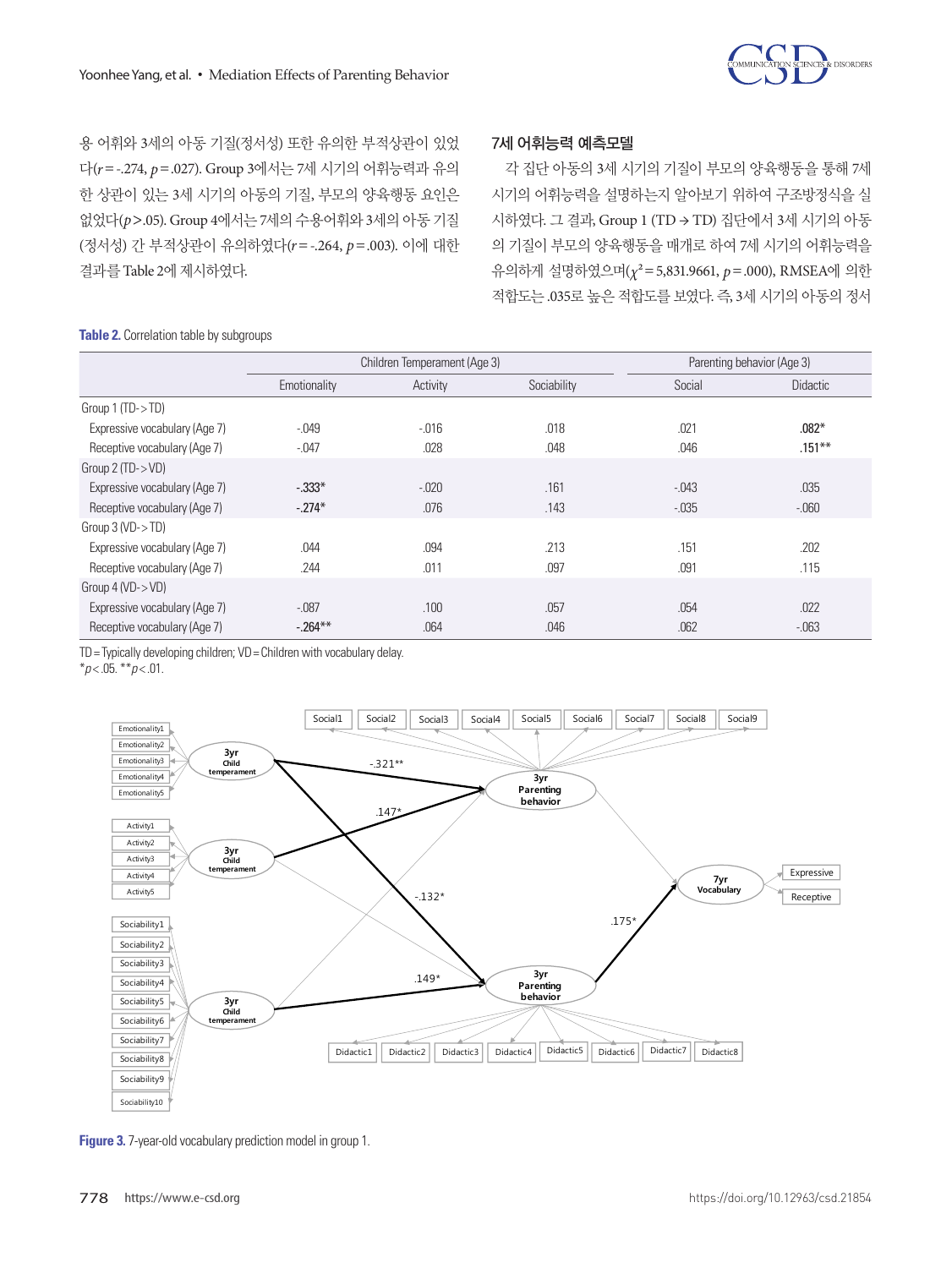

(부정)성과 사회성은 부모의 통제적 양육행동을 매개로 하여 7세 시기의 어휘능력을 유의하게 설명하는 것으로 나타났다. 한편, Group 2 (TD  $\rightarrow$  VD), Group 3 (VD  $\rightarrow$  TD), Group 4 (VD  $\rightarrow$  TD) $\rightleftharpoons$ 3세 시기의 아동의 기질이 부모의 양육행동으로 매개로 하여 7세 시기의 어휘능력을 유의하게 설명하지 못했다(*p*>.05). 이에 대한 결과를 Figure 3에제시하였다.

# 논의 및 결론

본 연구에서는 3세와 7세 시기의 수용, 표현 어휘력 검사를 기준 으로 정상 발달 아동과 어휘 지연 아동으로 구분하여 총 네 집단으 로 나누어 7세 시기의 어휘력을 추적하였다. 네 집단 간 아동의 기 질, 부모 양육행동 유형별 분포 양상에 유의미한 차이가 있는지, 각 집단 아동들이 7세가 되었을 때의 어휘능력과 유의한 상관관계가 있는 3세 시기의 아동의 기질, 부모 양육행동의 유형은 무엇인지, 각 집단 아동의 3세 시기의 기질은 3세 시기의 부모 양육행동을 매 개로 하여 7세 어휘능력을 설명하는지에 대해 확인해보고자 하였 다. 그결과에대한논의는다음과같다.

첫째, 각 집단 아동의 유형별 기질 분포 양상에는 유의미한 차이 가 나타나지 않았고 각 집단 아동 부모의 양육행동 분포 양상에는 유의미한 차이가 나타났다. 이는 아동의 기질의 경우에는 어떤 집 단에 속하여도 정서성, 활동성, 사회성의 비율이 집단 간 차이가 없 었음을 말한다. 반면 아동 부모의 양육행동 분포 양상에서는 유의 미한 차이가 나타났는데 특히 Group 3 (VD → TD)의 경우 부모의 사회적 양육행동이 가장 높은 것으로 나타났으며, Group 4 (VD → VD)의 경우 부모의 통제적 양육행동이 다른 집단과 비교하여 가 장 높은 것으로 나타났다. 특히, 사후분석 결과에 의해서도 사회적 양육행동은 Group 3이 다른 집단에 비해 가장 유의하게 높게 나타 났다. 부모가 사회적 양육행동을 가장 많이 보인 Group 3 (VD → TD)은 3세 때에는 어휘 지연을 보였지만 7세 때에는 정상 발달을 보인 집단인 것으로 보아 부모의 사회적 양육행동이 아동의 어휘 발달에 긍정적인 영향을 미친다는 선행연구와 일치하는 결과이다 (Karrass & Braungart-Rieker, 2003; Kim & Shin, 2015; Kucker, Zimmerman, & Chmielewski, 2021; McNally & Quigley, 2014). 이 를 통해 3세 시기 어휘발달에 상당한 어려움이 있는 아동들이 정 상 어휘 발달 범주에 진입하기 위해서는 부모가 통제적 양육행동 을 보이기 보다는 사회적 양육행동을 보이는 것이 도움이 될 수 있 음을추론해볼수있다.

반면 3세와 7세 모두 어휘 지연을 보인 Group 4 (VD → VD)의 경 우 부모의 통제적 양육행동이 가장 높은 비율로 나타났다. 3세에

어휘 지연을 보이는 아동에게 부모가 '통제적 양육행동'을 고수할 경우 7세에도 여전히 어휘발달이 지연되는 경향이 나타나는 것인 데, 이는 언어 지연 아동의 부모 집단이 정상 발달 아동의 부모 집단 보다 아동의 반응에 덜 긍정적이고 발화를 덜 수용한다는 선행연 구(Carson et al., 2007; Cross, 1984; Honig & Park, 1988)의 결과와 같이 부모 주도의 기회를 제공하고 통제와 지시가 주를 이루는 통 제적 양육행동이 아동의 7세 어휘에 영향을 미친 것으로 사료된다. 이는 아동의 감정과 필요에 즉시 적절하게 반응하고 아동의 자율 성을 보장하고 사회성을 중시하는 사회적 양육행동을 더 높은 비 율로 보인 Group 3 (VD → TD)이 7세에 정상 어휘 발달 수준으로 변화된 것과 일맥상통한다. 그러나 여기서의 '통제적 양육행동'의 의미는 부모가 아동의 행동을 통제하거나 제한한다는 내용과 더 불어 자녀에게 권위와 규칙, 관습을 가르치고 학습의 기회를 제공 하는문항들도포함되므로해석의주의가필요하다.

또한 3세 시기에 정상 발달을 보인 Group 2 (TD → VD)의 경우 3 세에는 정상 어휘 발달을 보였고 7세에는 어휘 지연을 보였으며 부 모의 사회적 양육행동이 네 그룹 중 두 번째로 높게 나타났다. Park (2013)의 연구에서 정상 발달을 하고 있는 아동의 경우 부모의 양 육행동이 아동의 어휘발달에 큰 영향을 미치지 않는다는 결과와 같이 3세에 정상적인 어휘발달을 하고 있던 Group 2 (TD → VD)의 아동들에게 부모의 양육행동이 큰 영향을 미치지 않았던 것으로 사료되다.

한편 각 집단 아동의 유형별 기질 분포 양상에는 유의미한 차이 가 나타나지 않았는데 이는 아동의 기질이 어휘발달과 연관된다는 선행연구와 상반되는 결과이다(Bloom et al., 1988; Dixon & Shore, 1997; Dixon & Smith, 2000). 선행연구에서 기질은 사회적(sociable), 활동적(active)인 아동과는 달리 감정적(emotionality)인 아동 에 한해 수용언어 능력과 유의한 상관이 나타나 전반적인 기질이 어휘발달에 관련된다는 것 보다는 특정 기질과 언어 간 연관성을 추론해볼 수 있다. 또한 Dixon과 Smith (2000)의 연구에서는 13개 월과 20개월 두 시기에 걸쳐 언어와 기질을 모두 측정하여 분석한 반면, 본 연구에서는 아동의 기질을 3세 시기에만 측정하여 아동이 7세로 성장함에 따라 기질과 함께 가정환경, 교육, 사회적 경험 등 이 변화하였을 가능성도 존재하므로 선행연구와 다른 결과가 나온 것으로보인다.

둘째, Group 1 (TD → TD)의 경우 7세의 표현 어휘와 3세의 부모 양육행동(통제적)간 유의한 상관이 있었으며 7세의 수용 어휘와 3 세의 부모 양육행동(통제적)간 유의한 상관이 있었다. Group 2 (TD → VD)의 경우 7세의 표현 어휘와 3세의 아동 기질(정서성)간, 7세의 수용 어휘와 3세의 아동 기질(정서성)에서 유의한 부적상관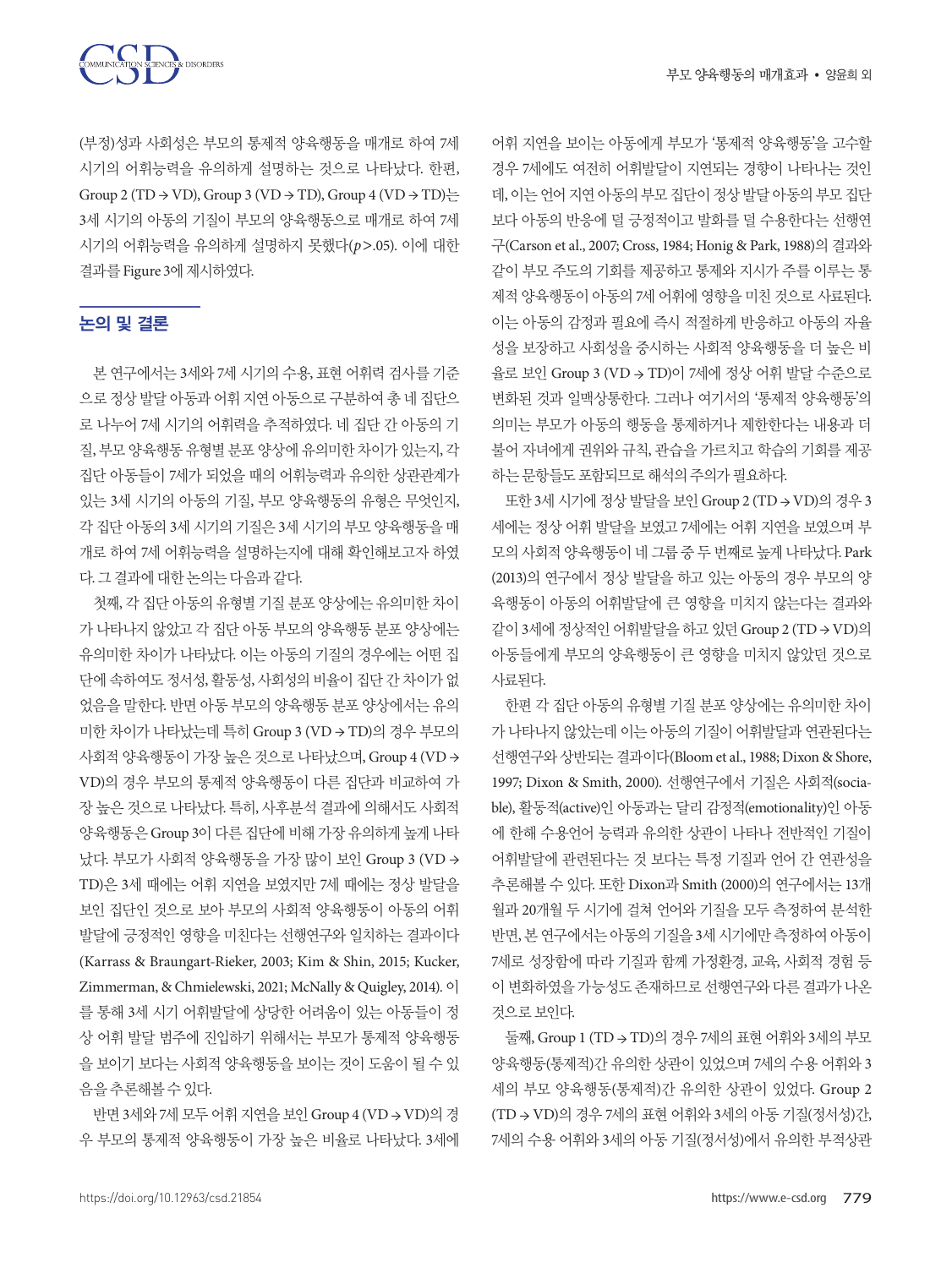

이 있었다. Group 4 (VD → VD)의 경우 7세의 수용 어휘능력과 3세 의 아동 기질(정서성) 간 부적상관이 있었다. 즉, 7세 시기의 어휘에 서 지연을 보인 Group 2 (TD → VD)와 Group 4 (VD → VD)는 그들 의 7세 시기 어휘에 3세 아동의 기질(정서성)이 상관이 있는 것으로 나타났는데 이는 정상 발달 아동의 감정 및 기분이 언어 및 어휘발 달에 영향을 미친다는 선행연구의 결과와도 유사한 결과이다(Dixon & Smith, 2000; Shin & Kim, 2015).

셋째, Group 1 (TD → TD)에서 3세 시기의 아동의 기질이 부모의 양육행동을 매개로 하여 7세 시기의 어휘능력을 유의하게 설명하였  $\Box$  Group 2 (TD  $\rightarrow$  VD), Group 3 (VD  $\rightarrow$  TD), Group 4 (VD  $\rightarrow$  VD) 의 경우에는 3세 시기의 아동의 기질이 부모의 양육행동을 매개로 하여 7세 시기의 어휘능력을 유의하게 설명해주지 못하였다. Group 1 (TD → TD)에서 3세 시기 아동의 정서성, 사회성 기질은 통제적 양육행동을 매개로 하여 7세의 어휘를 유의미하게 설명하였다. 이 는 Kim과 Kim (2015)의 연구에서 통제적 양육행동이 아동 발달에 부정적인 영향을 미친다고 본 선행연구와는 상반되는 결과로 본 연 구에서 사용한 양육행동을 측정한 도구인 PSQ (The Parental Style Questionnaire; Bornstein, 1996)에는 통제적인 양육행동을 다른 선행연구에서의 통제적 양육행동의 정의와는 다른 의미로 정의되 었기 때문으로 사료된다. 선행연구에서의 통제적 양육행동에 대한 정의는 '자녀의 감정과 행동을 억제하고 통제하며 행동지도를 위해 체벌도 사용하는 엄한 행동 특성'을 의미한다고 하였는데(Kim, Park, & Doh, 2012) 본 연구에서는 통제적 양육행동을 '어머니가 자녀에게학습하고모방하고관찰할수있는기회를제공하고자녀 에게 권위와 규칙, 관습을 가르치는 행동, 사건과 사물의 특성에 대 해 자극을 주는 특성'을 포함한다고 하였다. 즉, 통제적 양육행동이 지만 각 도구가 포함한 하위 문항의 양상이 다르게 제시되었기 때 문에 기존 연구와는 달리 부모의 통제적 양육행동이 아동에게 부 정적인 영향을 미치지 않은 것으로 해석할 수 있다. Group 1 (TD → TD)의 경우 부모의 통제적 양육행동이 어휘를 유의미하게 설명해 주는 매개효과로 작용할 수 있었던 것은 아동에게 학습의 기회를 제공하고, 사건과 사물의 특성에 대한 자극을 주는 등 아동이 학습 할 기회를 마련하여 언어 발달에 긍정적인 매개역할을 수행한 것으 로 사료된다. 반면 Group 2, Group 3, Group 4에서는 부모의 양육 행동을 매개로 했을 때 3세 시기의 아동의 기질은 7세 시기의 어휘 능력을 유의하게 설명하지 못하였는데 이는 어머니의 반응과 가정 환경에서의 자극이유아의 언어발달에강력한영향을미친다는 선 행연구와 다소 상반되는 결과이다(Lim, 2014). 선행연구의 결과들 은 정상 발달 범주에 속하는 일반 아동들을 대상으로 한 연구로, 아동의 기질, 가정 환경, 또래 상호작용, 부모의 양육행동 등이 아 동의 언어발달에 유의한 영향을 미치는 것으로 나타나지만, 3세 시 기에 어휘발달이 늦었거나, 추후 7세에 어휘발달이 늦어지는 아동 집단에게 동일한 결과가 적용되지 않을 수 있다는 시사점을 준다. 특히, Group 2 (TD → VD)와 Group 4 (VD → VD)의 경우어휘력과 부모의 양육행동이 아닌 아동의 기질 중 부정적인 정서성 간의 상 관관계만이 유일했던 것으로 볼 때, 이들의 어휘발달에서 어려움이 남게 되는 과정에는 부모의 양육행동 보다는 아동의 타고난 기질 중'정서성'이더연관될수있음을추론해볼수있다.

본 연구가 아동의 어휘력 발달에 임상가 혹은 부모들이 고려해야 할 점으로 제안하는 내용은 다음과 같다. 1) 만 3세 시기에 정상 어 휘발달 범주에 속하는 아동의 정서성, 사회성 기질은 부모의 통제 적 양육행동을 매개로 하여 7세의 어휘력을 설명해줄 수 있다. 즉, 부모가 자녀에게 모방, 학습, 관찰의 기회를 제공하고 규칙과 관습 을 가르치며, 사건과 사물의 특성에 대한 자극을 주는 것은 어휘발 달에 긍정적 매개 역할을 할 수 있다. 2) 만 3세 시기에 어휘발달에 어려움이 있던 아동들이 7세 시기에 정상 어휘발달에 도달하기 위 해서는 부모가 통제적 양육행동 보다는 긍정적 반응성을 포함하는 사회적양육행동을보이는것이도움이될수있다. 3) 만 7세시기에 어휘발달에서 지연을 보이는 아동 집단에서 3세 시기의 '정서성'이 어휘력과 상당히 관련되는 것으로 나타나므로, 아동의 부정적 '정 서성'이강화되지않도록세심한주의를기울일필요가있다.

본 연구는 영유아기인 3세 시기의 아동 기질이 부모 양육행동을 매개로 하여 4년 후인 학령기로 진입하는 7세의 어휘능력을 유의하 게 설명해주는지 확인한 연구로, 3세와 7세 모두에서 정상 어휘발 달을보이는 Group 1의어휘능력예측모형이통계적으로유의함을 확인하였으나 나머지 Group 2, Group 3, Group 4의 경우 7세의 어 휘능력에 대해 해당 연구모델로 통계적으로 유의한 예측력을 확보 하지 못하였다는 제한점이 있다. 집단의 세분화를 통해 아동의 어 휘발달 양상의 변화에 따라 아동의 기질과 부모의 양육행동의 어 휘능력에 대한 설명력은 다르게 나타날 수 있어 이를 세심하게 고 려해야 함을 시사한다. 또한 하나의 표준화된 검사만을 사용하여 아동의 어휘력을 측정하여 아동의 다른 언어능력 및 의사소통능 력에 대한 설명력을 전반적으로 세밀하게 보지 못하였다는 제한점 이 있으므로 후속연구에서는 아동의 기질 및 부모의 양육행동이 어휘력뿐만 아니라 다양한 언어 및 의사소통능력에 미치는 전반적 인영향력을파악할필요가있다.

### **REFERENCES**

Bates, E., O'Connell, B., & Shore, C. (1987). *Language and communication in*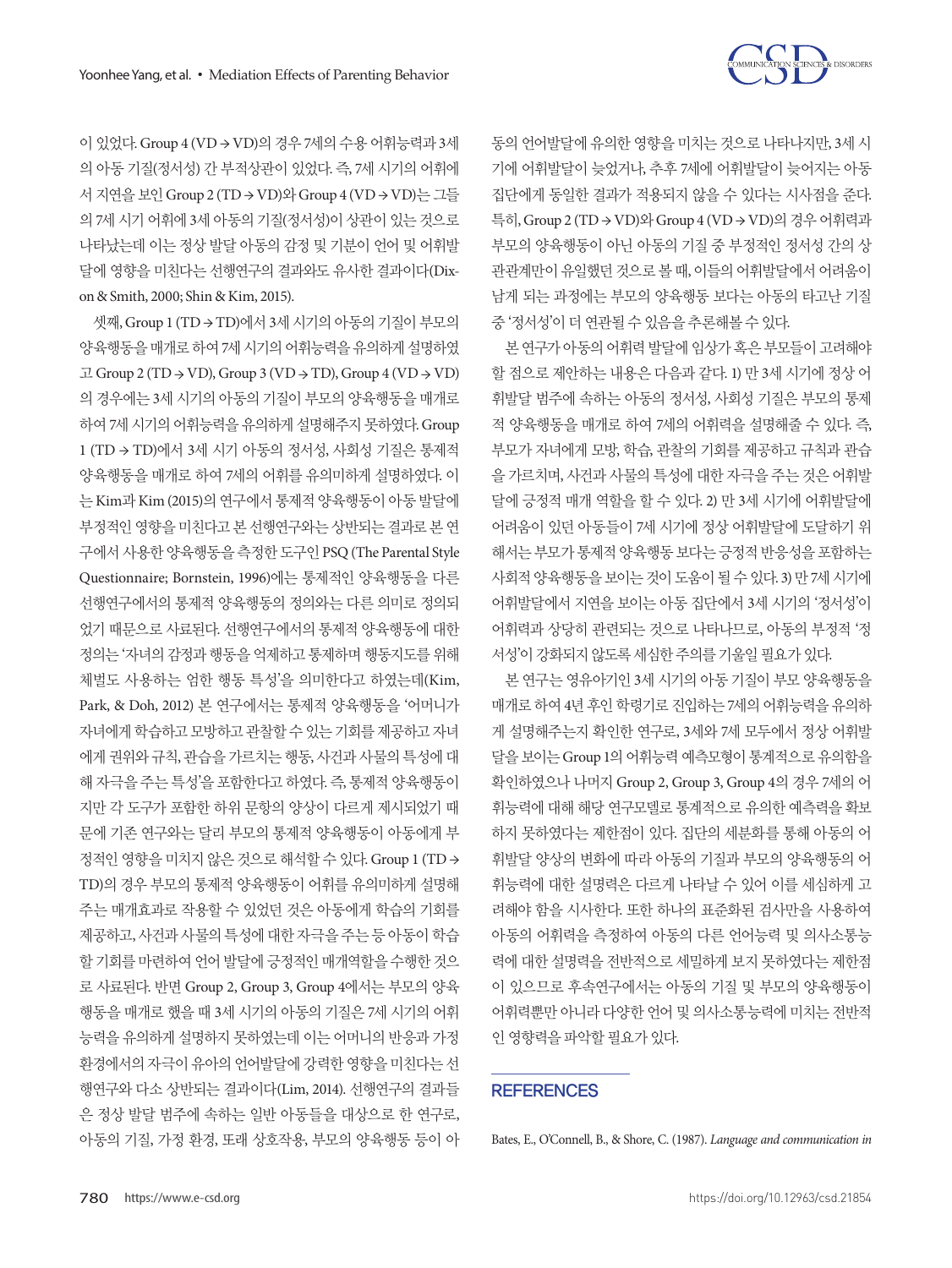

*infancy.* In J. Osofsky (Ed.), Handbook of infant development (pp. 149- 203). New York: John Wiley.

- Baldwin, D. A. (2000). Interpersonal understanding fuels knowledge acquisition. *Current Direction in Psychological Science, 9*(2), 40-45.
- Baumrind, D. (1996). The discipline controversy revisited. *Family Relations, 45*(4), 405-414.
- Baumwell, L., Tamis-LeMonda, C. S., & Bornstein, M. H. (1997). Maternal verbal sensitivity and child language comprehension. *Infant Behavior and Development, 20*(2), 247-258.
- Belsky, J. (1984). The determinants of parenting: a process model. *Child Development, 55*(1), 83-96.
- Bloom, B. S. (1964). *Stability and change in human characteristics*. NY: John Wiley & Sons Inc.
- Bloom, L., Beckwith, R., & Capatides, J. (1988). Developments in the expression of affect. *Infant Behavior and Development, 11*(2), 169-186.
- Bornstein, M. H. (1985). How infant and mother jointly contribute to developing cognitive competence in the child. *Proceedings of the National Academy of Sciences, 82*(21), 7470-7473.
- Bornstein, M. H. (1996). Ideas about parenting in Argentina, France, and the United States. *International Journal of Behavioral Development, 19*(2), 347- 368.
- Carson, C. K. P., Carson, D. K., Klee, T., & Jackman-Brown, J. (2007). Self-reported parenting behavior and child temperament in families of toddlers with and without speech—language delay. *Communication Disorders Quarterly, 28*(3), 155-165.
- Chang, Y. (2004). Early lexical development of Korean infants: 18-36 months. *The Korean Journal of Developmental Psychology, 17*(4), 91-105.
- Chang, Y., & Lee, K. (2006). Relationships between infants' temperament and early vocabulary acquisition. *Korean Journal of Child Studies, 27*(6), 263- 276.
- Chiappe, P., Chiappe, D. L., & Gottard, A. (2004). Vocabulary, context, and speech perception among good and poor readers. *Educational Psychology, 24*(6), 825-843.
- Cho, Y., & Hong, J. (2010). The effect of infants' temperament and the maternal parenting behavior on infants' receptive language and expressive language development. *Korea Journal of Child Care and Education, 64*, 99- 117.
- Cross, T. G. (1984). Habilitating the language-impaired child: ideas from studies of parent-child interaction. *Topics in Language Disorders, 4*(4), 1-14.
- Diakidoy, I. A., Styllianou, P., Karefillidou, C., & Papageorgiou, P. (2005). The relationship between listening and reading comprehension of different types of tests at increasing grade levels. *Reading Psychology, 26*(1), 55-80.
- Dionne, G., Tremblay, R., Boivin, M., Laplante, D., & Pérusse, D. (2003). Physical aggression and expressive vocabulary in 19-month-old twins. *Developmental Psychology, 39*(2), 261-273.
- Dixon, W., & Shore, C. (1997). Temperamental predictors of linguistic style during multiword acquisition. *Infant Behavior and Development, 20*(1), 99-103.
- Dixon, W. E., & Smith, P. H. (2000). Links between early temperament and language acquisition. *Merrill-Palmer Quarterly, 46*(3), 417-440.
- Fox, S. E., Levitt, P., & Nelson, C. A. (2010). How the timing and quality of early experiences influence the development of brain architecture. *Child Development, 81*(1), 28-40.
- Hoff, G. E. (2001). *Language development* (2nd ed.). Belmont, CA: Wadsworth/Thomson Learning.
- Hong, G. H., Kim, Y. T., & Kim, S. J. (2014). A preliminary study for development of screening version of REVT for the 3 years of Korean children. *Communication Sciences & Disorders, 19*(1), 1-8.
- Hong, G. H., Lee, S., & Kim, S. J. (2018). A longitudinal study of language development and school performance in late-talkers at three and seven years of age. *Communication Sciences & Disorders, 23*(4), 870-878.
- Honig, A. S., & Park, K. (1988). Family factors associated with language competence among toddlers in French, North African, and African families in France. *Early Child Development and Care, 50*(1), 31-49.
- Jun, H., Choi, Y., & Choi, H. (2013). Relationship among infants' temperament, mothers' child rearing attitudes and the social development of infants: mediation effects of communication. *Early Childhood Education Research & Review, 17*(3), 365-384.
- Karrass, J., & Braungart-Rieker, J. M. (2003). Parenting and temperament as interesting agents in early language development. *Parenting: Science and Practice, 3*(3), 235-259.
- Kim, H. (2010). The relations of toddlers' temperament, mother's rearing attitude, and teacher interaction to toddlers' language ability. *Journal of Korean Children Care and Education, 6*(1), 67-93.
- Kim, J., & Kim, M. (2015). The effects of the parental attitudes of mothers with delayed language development children on their children's social emotional expressiveness. *Journal of Speech-Language & Hearing Disorders, 24*(3), 103-120.
- Kim, K. (1995). *Practical and application of vocabulary research*. Seoul: Jip-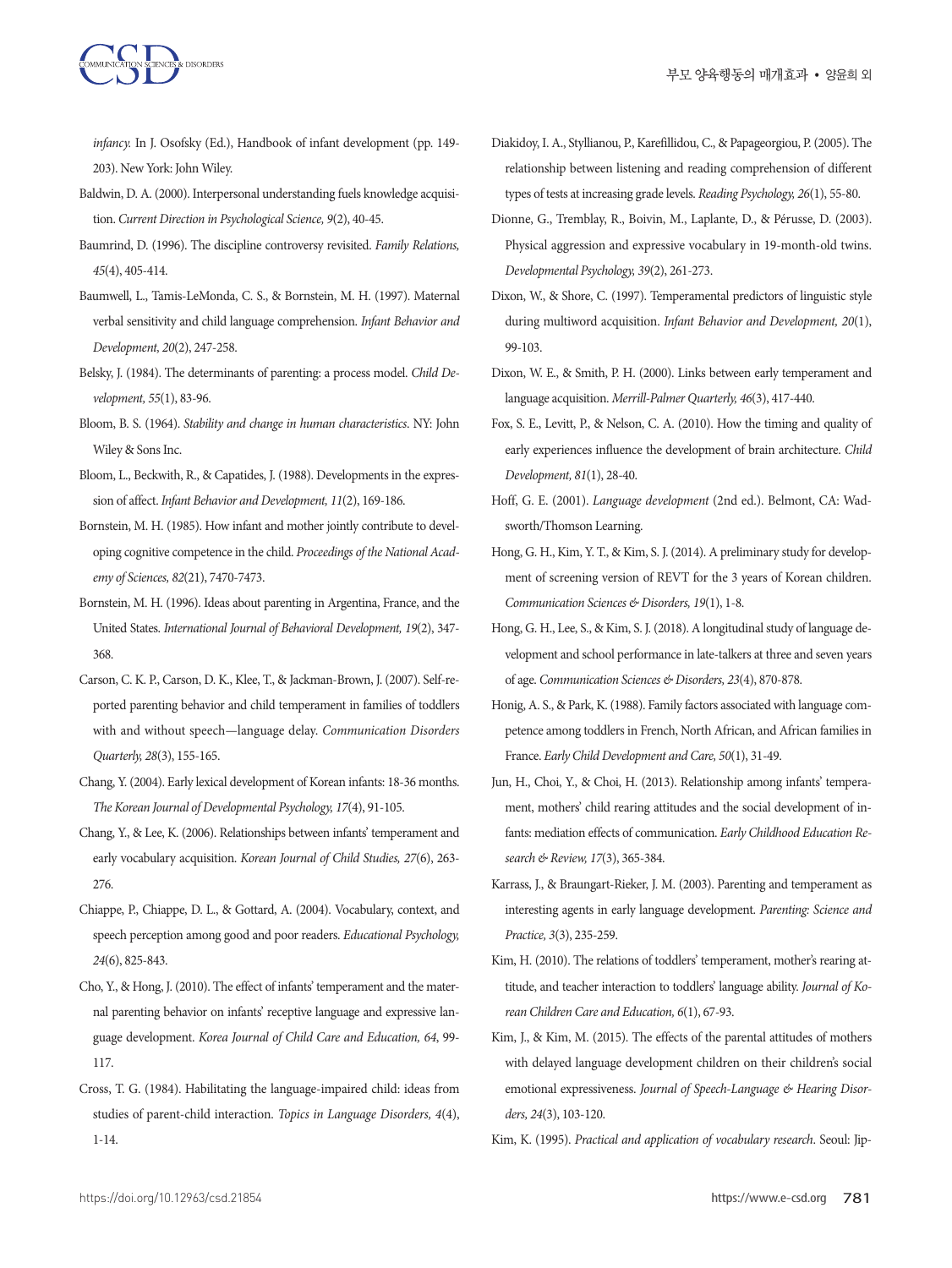

moondang.

- Kim, M., Park, H., Chang, Y., Lee, K., & Choi, Y. (2007). The relation between the maternal parenting attitude and temperament and receptive vocabulary of infants. *Proceedings of the annual conference of the Korean Psychological Association*, 436-437.
- Kim, M., Gwag, G., Seong, H., Sim, H., & Jang, Y. (2003). The acquisition of emotion words, temperament, and parenting attitude for ages 18 to 36 months. *The Korean Journal of Developmental Psychology, 16*(4), 39-56.
- Kim, N., Park, B., & Doh, H. (2012). The relations between Maternal Personality, Preschoolers' Temperament, and Overprotective and Controlling Parenting. *Journal of Korean Home Management Association, 30*(3), 151-163.
- Kim, S. J., Lee, S. H., & Hong, G. H. (2017). A longitudinal study of phonological development in Korean late-talkers. *Phonetics and Speech Sciences, 9*(4), 115-122.
- Kim, Y., Han, T., Jung, I., Park, Y., Hwang, H., & Koo, H. (2006). A structural sample of the effects of rearing, temperament, cognitive ability, and social competence on children's behavioral problems. *The Journal of Korea Open Association for Early Childhood Education, 11*(2), 229-250.
- Kim, Y. T. (2014). *Language disorders in children* (2nd ed.). Seoul: Hakjisa.
- Kim, Y., & Shin, A. (2013). Abilities of infants receptive language and expressive language according to infants temperament and maternal parenting behavior. *Korean Journal of Children's Media, 12*(3), 157-176.
- Kim, Y., & Shin, A. (2015). Effects of infant-toddler communicative gestures and maternal parenting behaviors on infant-toddler vocabulary. *Korean Journal of Children's Media,14*(1), 63-87.
- Kim, Y. T., Hong, G. H., Kim, K. H., Jang, H. S., & Lee, J. Y. (2009). *Receptive & expressive vocabulary test (REVT)*. Seoul: Seoul Community Rehabilitation Center.
- Kucker, S. C., Zimmerman, C., & Chmielewski, M. (2021). Taking parent personality and child temperament into account in child language development. *British Journal of Development Psychology, 39*(4), 540-565.
- Lee, C., & Kim, K. (2008). A study of young children's internal and external problem behavior related factors. *Journal of Future Early Childhood Education, 15*(2), 161-184.
- Lee, J., & Kim, Y. (2010). A study on the correlation between vocabulary ability and language proficiency in Korean learners. *The Applied Linguistics Association of Korea, 26*(2), 27-49.
- Lee, S. H., Kim, S. J., & Hong, K. H., (2018). Longitudinal study of socioemotional development in Korean late-talkers. *Journal of Speech-Language & Hearing Disorders, 27*(1), 155-163.
- Lim, H. (2014). A study on effects of child's temperament, home environment, and peer interactions on child's language development. *Journal of Future Early Childhood Education, 21*(4), 183-201.
- Mathiesen, K. S., & Tambs, K. (1999). The EAS temperament questionnaire—factor structure, age trends, reliability, and stability in a Norwegian sample. *The Journal of Child Psychology and Psychiatry and Allied Disciplines, 40*(3), 431-439.
- McNally, S., & Quigley, J. (2014). An Irish cohort study of risk and protective factors for infant language development at 9 months: risk and protective factors for infant language outcomes. *Infant and Child Development, 23*(6), 634-649.
- Moyle, M. J., Weismer, S. E., Evans, J., & Lindstrom, M. J. (2007). Longitudinal relationships between lexical and grammatical development in typical and late-talking children. *Journal of Speech, Hearing, Language Research, 50*(2), 508-528.
- Muter, V., Hulme, C., Snowling, M. J., & Stevenson, J. (2004). Phonemes, rimes, vocabulary, and grammatical skills as foundations of early reading development: evidence from a longitudinal study. *Developmental Psychology, 40*(5), 665-681.
- Park, H. (2013). *The effects of home environment, parenting styles, and the experience of private education on the language development of 3-year-old children* (Master's thesis). Ewha Womans University, Seoul, Korea.
- Saxon, T. F., Colombo, J., Robinson, E. L., & Frick, J. E. (2000). Dyadic interaction profiles infancy and preschool intelligence. *Journal of School Psychology, 38*(1), 9-25.
- Seo, S. J., Ha, J. Y., & Chang, H. S. (2008). Validity of early development screening test (e-DEP) for young children. *Child Studies in Diverse Contexts, 29*(5), 13-30.
- Shin, A., & Kim, Y. (2015). Relationships among communicative gestures, vocabularies, and temperaments of infants 10 to 24 months old. *The Journal of Korea Open Association for Early Childhood Education, 20*(2), 497-519.
- Song, S., Su, M., Kang, C., Liu, H., Zhang, Y., McBride-Chang, C., ... Shu, H. (2015). Tracing children's vocabulary development from preschool through the school-age years: an 8-year longitudinal study. *Developmental Science, 18*(1), 119-131.
- Wise, J. C., Sevcik, R. A., Morris, R. D., Lovett, M. W., & Wolf, M. (2007). The relationship among receptive and expressive vocabulary, listening comprehension, pre-reading skills, word identification skills, and reading comprehension by children with reading disabilities. *Journal of Speech, Language, and Hearing Research, 50*(4), 1093-1109.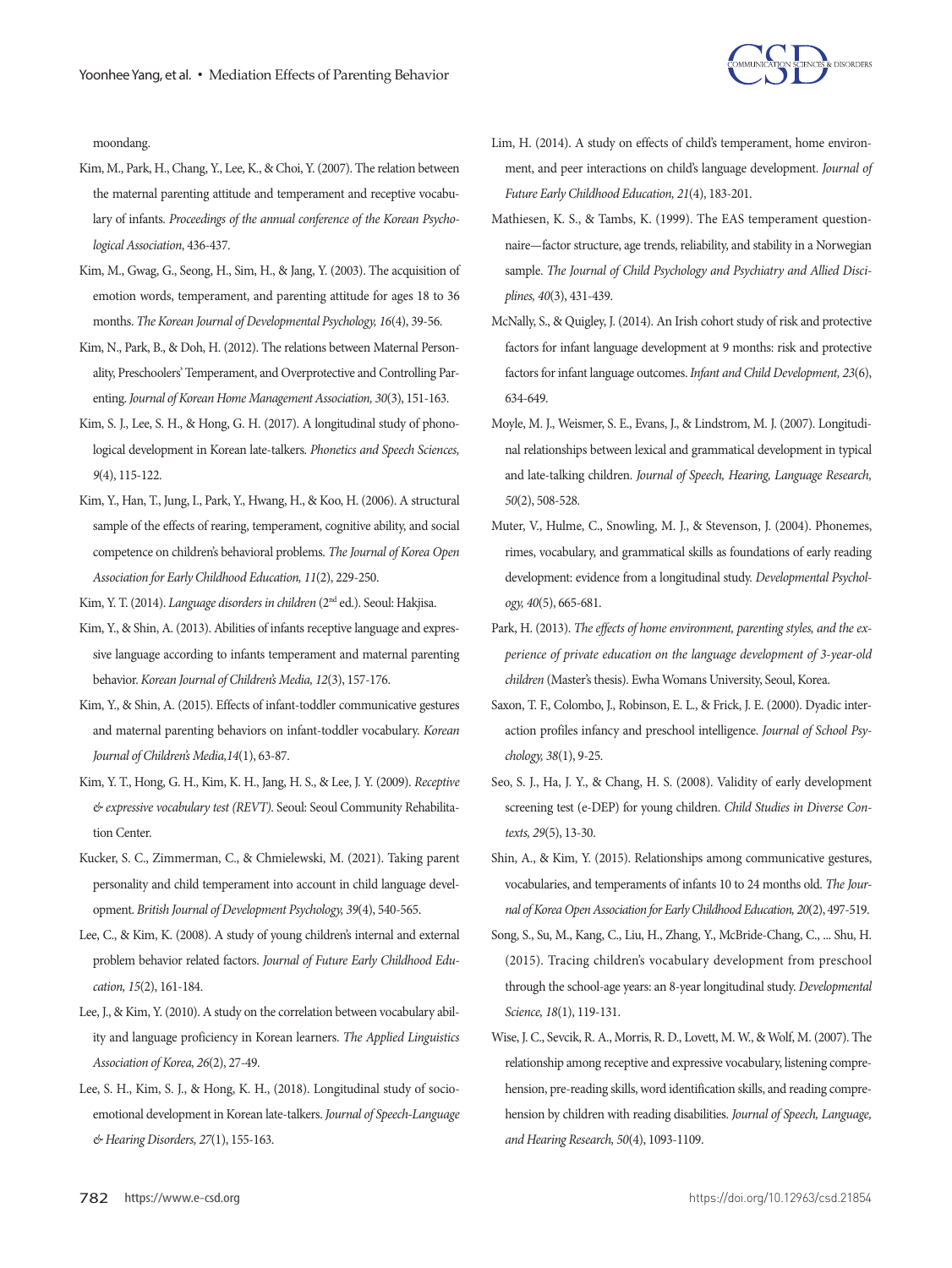

# 국문초록

# 아동의 기질과 부모의 양육행동에 따른 아동의 어휘능력 종단연구: 부모 양육행동의 매개효과 검증 양윤희' · 임동선 $^{\rm 2}$  · 오수진 $^{\rm 2}$  · 강민지 $^{\rm 2}$

<sup>1</sup>이화여자대학교 특수교육연구소, <sup>2</sup>이화여자대학교 대학원 언어병리학과

배경 및 목적: 본 연구에서는 3세 시기 영유아의 선천적 기질이 후천적 환경으로서의 부모 양육행동을 매개로 하여 학령기로 들어가 는 아동이 만 7세가 되었을 때의 어휘능력을 유의하게 설명하는지 알아보고자 하였다. 방법: 한국아동패널(panel.kicce.re.kr)의 영유아 기에 해당하는 4차년도(3세) 데이터와 초등학령기에 진입하는 첫 해인 8차년도(7세) 아동의 수용 및 표현 어휘능력(REVT; Kim et al., 2009)을 바탕으로 어휘능력변화에 따른 네 집단으로나누어살펴보았다. 분석에는 카이스퀘어(chi-square) 검정, 피어슨의 적률상관계 수(Pearson's Correlation Coefficient), 구조방정식(Structural equation)이 사용되었다. 결과: 1) 아동 기질 유형에 의한 4개 그룹 간 통계 적으로 유의한 차이는 없었으며, 양육행동 유형에 의해 4개 그룹 간 통계적으로 유의한 차이가 있었다. 2) 그룹 1 (TD → TD)에서는 7세 어휘와 3세 양육행동 사이에 유의한 상관관계가 있었다. 또한, 7세 시기에 어휘의 지연을 보인 그룹 2와 4는 3세 시기의 정서적 기질이 7 세 어휘와 상관이 있다는 것을 보여주었다. 3) 그룹 1에서는 3세 시기의 정서성과 사회성이 부모의 통제된 양육행동을 매개하여 7세 시 기의 어휘능력을 유의하게 설명하는 것으로 나타났다. 논의 및 결론: 본 연구는 부모의 사회적 양육행동이 3세 때 어휘 지연을 보인 아 동의 어휘발달에 긍정적인 영향을 미친다는 것을 확인하였다. 또한, 3세와 7세 시기에 모두 정상적인 어휘발달을 보인 그룹 1의 어휘 예 측모델이통계적으로유의함을검증하였다.

핵심어: 아동의 기질, 부모의 양육행동, 어휘능력, 종단연구

이논문은 2019년대한민국과학기술정보통신부와한국연구재단의지원을받아수행된연구임(No. NRF-2019R1A2C1007488).

### 참고문헌

김광해 (1995). 어휘연구의실제와응용**.** 서울: 집문당.

김나희, 박보경, 도현심 (2012). 어머니의인성특성및유아의기질과과보호및통제적양육행동간의관계. 한국가정관리학회지**, 30**(3), 151-163. 김말경, 박혜원, 장유경, 이근영, 최유리 (2007). 어머니 양육태도**,** 영아의 기질 및 수용언어 능력간의 관계**.** 한국심리학회 연차학술대회 논문집, 436-

437.

김민화, 곽금주, 성현란, 심희옥, 장유경 (2003). 영아기정서단어의습득에서기질과양육태도의영향. 한국심리학회지**:** 발달**, 16**(4), 39-55. 김수진, 이수향, 홍경훈 (2017). 말늦은아동의말소리발달종단연구. 말소리와음성과학**,** 9(4), 115-122.

김연, 한태숙, 정인희, 박연경, 황혜정, 구현아 (2006). 유아의 문제행동에 영향을 미치는 양육태도, 기질, 인지능력, 사회적 능력 간의 구조모형 분석. 열린유아교육연구**, 11**(2), 229-250.

### 김영태 (2014). 아동언어장애의진단및치료**(2**판**)**. 서울: 학지사

김영실, 신애선 (2013). 영아의기질및어머니의양육행동에따른영아의이해언어및표현언어능력. 어린이미디어연구**, 12**(3), 157-176. 김영실, 신애선 (2015). 영아의의사소통적몸짓과어머니의양육행동이영아의어휘력발달에미치는영향. 어린이미디어연구**, 14**(1), 63-87.

김영태, 홍경훈, 김경희, 장혜성, 이주연 (2009). 수용 **·** 표현어휘력검사**.**서울: 서울장애인종합복지관.

김민화, 곽금주, 성현란, 심희옥, 장유경 (2003). 영아기정서단어의습득에서기질과양육행동의영향. 한국심리학회지**:** 발달**, 16**(4), 39-56.

김지욱, 김명찬 (2015). 언어발달지연아동어머니의양육태도가유아의사회성과정서표현에미치는영향.언어치료연구**, 24**(3), 103-120.

김현 (2010). 영아기질, 어머니양육행동, 교사상호작용과영아언어능력의관계. 한국보육지원학회지**, 6**(1), 67-93.

박혜경 (2013). 가정환경**,** 부모의양육행동**,** 사교육경험이만 **3**세언어발달에미치는영향**.** 이화여자대학교대학원석사학위논문.